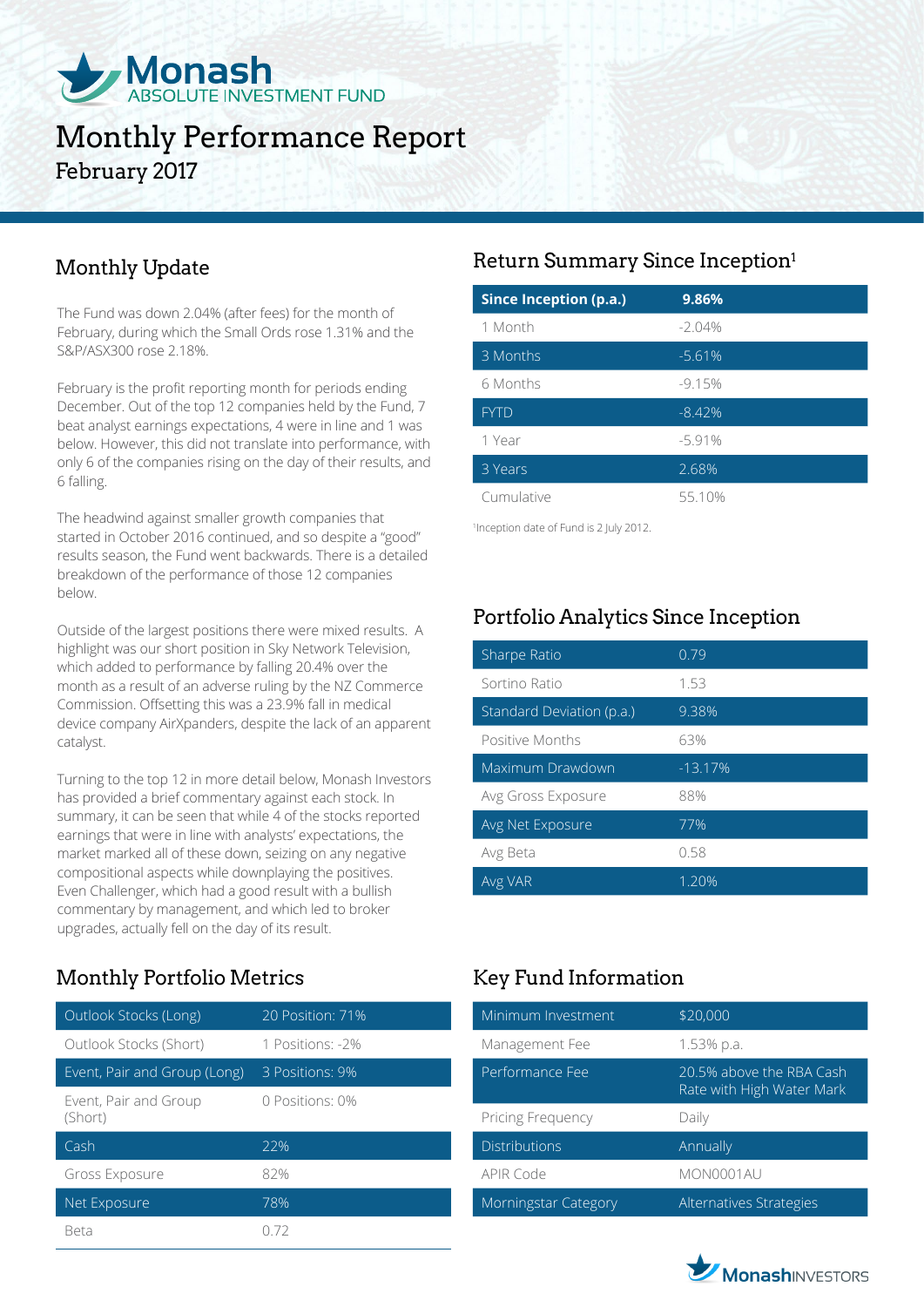

# Monthly Performance Report February 2017

Overall, while half of these 12 stocks rose on the day of their results, half fell. Taking an arithmetic average of the price moves, the good outweighed the bad and the stocks went up by 1.4% on the day of their result, on average.

However, this was not enough to offset the market's bias against smaller growth companies, and on average these stocks actually went backwards by 1.7% over the month of February.

#### **Commentary from the Investment Manager, Monash Investors on the top 12 holdings**

Critically we saw nothing in the results from our top holdings that changes our investment thesis on these stocks or our view that they are materially undervalued by the market.

#### **EML Payments: Transaction Cards**

Beat expectations, rose 5.1% on day of result, fell 6.4% for the month

- Reported \$10m EBITDA vs \$8m expected.
- Outlined a strong pipeline of new business and new business opportunities.
- Management indicated that recent new business signings are expected to increase the loads in the business by more than 50% in FY18.
- Of particular note management guided to \$700m in loads from the new Australian salary packaging vertical following the signing of 4 new clients. This vertical was only created 2 months ago and management guidance has doubled since then.

### **G8 Education: Childcare**

Beat expectations, rose 3.7% on day of result, rose 7.8% for the month

- Strong operating improvement in second half, saw business back on track.
- Management targets lifted to 40c EPS FY19 up from FY16 EPS 25c. The FY19 target is 25% above current consensus expectations.
- Share placement at an 8% premium to a strategic investor. The capital raising will be used to fund a pipeline of childcare center acquisitions over the next 2 years, refocusing the market attention on the non-organic growth opportunities available to the business. These acquisitions will add \$50m to EBIT as a point of reference EBIT for FY16 was \$161m.

#### **Speedcast: Marine Telco**

In line, fell 6.3% on day of result, fell 0.3% for month

- Earnings in line with guidance.
- Weaker revenue than analysts expected offset by stronger EBIT margin.
- Management commentary strongly indicated widening margins and improving market conditions in the oil & gas market.

### Cumulative Return Since Inception



### Gross/Net Exposure Since Inception



#### **Challenger (CGF): Retirement Incomes**

Beat expectations, fell 2.2% on day of result, rose 3.8% for the month

- Yet again another solid result from CGF demonstrating the strong organic growth in its business, while maintaining all operating metrics within historical norms.
- Announced distribution relationship with BT Financial Group.